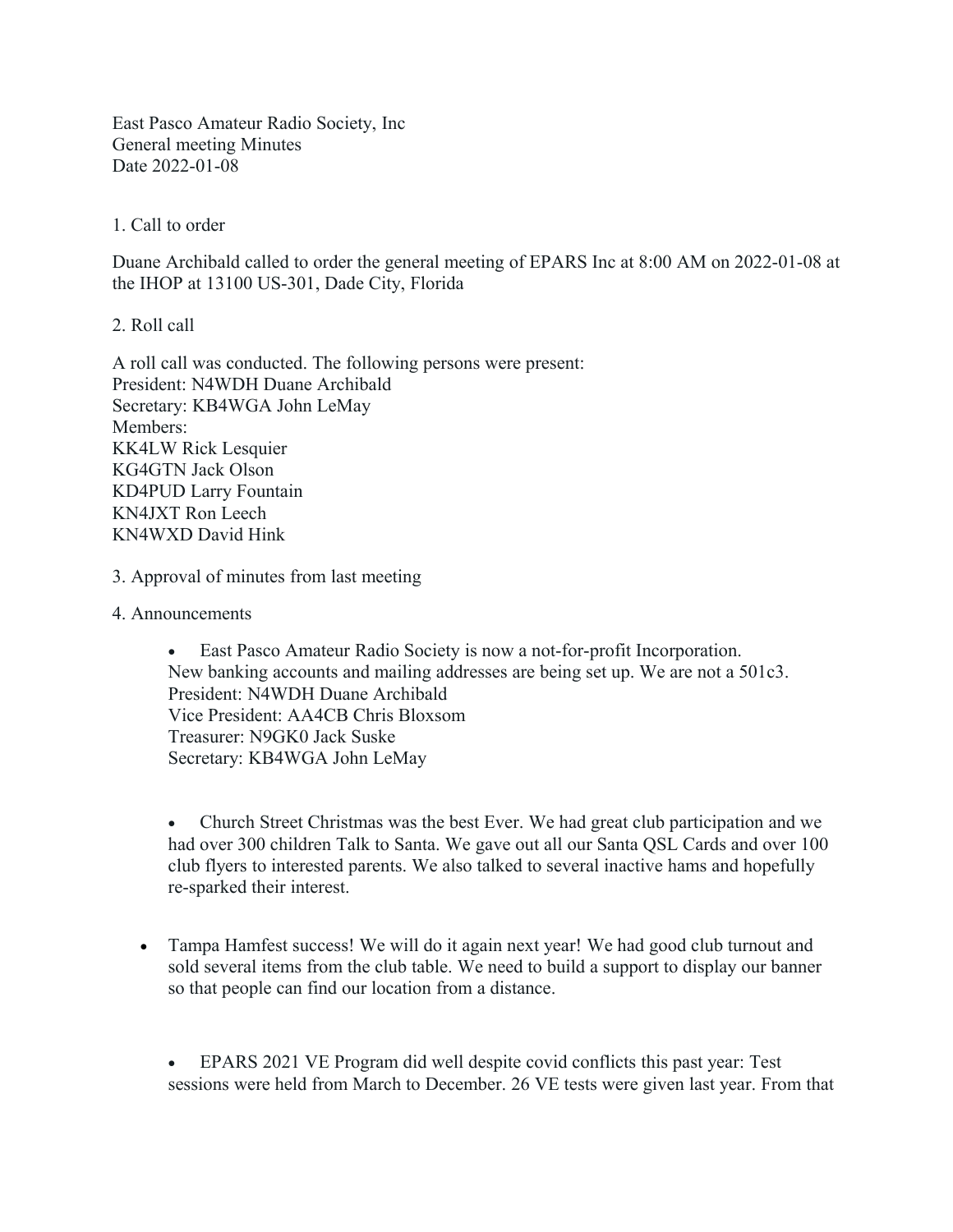we licensed 17 new operators, and 9 operators upgraded. Our next VE Session will be held on Tuesday January 11<sup>th</sup> at 3PM at the San Antonio Railroad Station.

- Everyone is invited to participate in the C4FM digital net on Thursday nights at 8:00 PM both repeaters are linked via the WCF room. If you can't "hear" the net on one repeater, try the other or if you have a wires X box just connect to the WCF room. We have been having 4 to 7 participants each week. It's a very informal net in a round table format.
- 2022 Winter Field Day will be January  $29<sup>th</sup>$  and  $30<sup>th</sup>$ . We will be operating from the railroad station in San Antonio (same as Summer). We will set up on the covered deck outside and have a canopy out front. We will have stations inside, but we need to keep the conversations and gatherings outside. Operators found it distracting to have people inside when operating the station. We will be posting a list of needed items on Facebook and sending out an email. We will also have stations located outside for demonstrations for visitors.

· 2022 Dues: It's time to pay our 2022 club membership dues. Because of increased operating expenses, starting January 1, 2022, dues will be increased from \$15 a year to \$20 per member and \$25 for families. New hams that pass the license test at EPARS sponsored VE test session will receive one year's free limited non-voting membership from EPARS. Dues Should be Paid by members by the end of January each year. If Dues were paid before December 31, 2021, the old \$15 a year applied. Remember you can pay by cash or check or online using PayPal. Paying online will cost you an extra dollar. You can find a link to this on our webpage: [http://eparsonline.org/public\\_html/eparsonline.org/](http://eparsonline.org/public_html/eparsonline.org/)

Also, any financial gifts or donations to EPARS are always appreciated.

- 2021 EPARS Christmas Party was a festive event. We had a great turnout. All members received Coffee mugs with the new EPARS Logo on them. A drawing was held for a new DMR HT and the winner was Jack Olson KG4GTN!
- Our next meeting will be held Saturday, March  $12<sup>th</sup>$ , 2022, at 8:00 AM There will be NO February meeting. The Orlando Hamcation will be February  $11<sup>th</sup> 12<sup>th</sup>$  and  $13<sup>th</sup>$  and that coincides with our normal meeting date many members will be going to the Orlando Hamfest.
- Repeater status: The New 146.880 repeater is in final testing. A better Duplexer and commercial grade VHF antenna have been donated to the club By N7KP Steve kometz. Steve has also donated two Motorola radios for linking and control of the station. The equipment is at his home and is being tested and made ready for installation at St. Leo